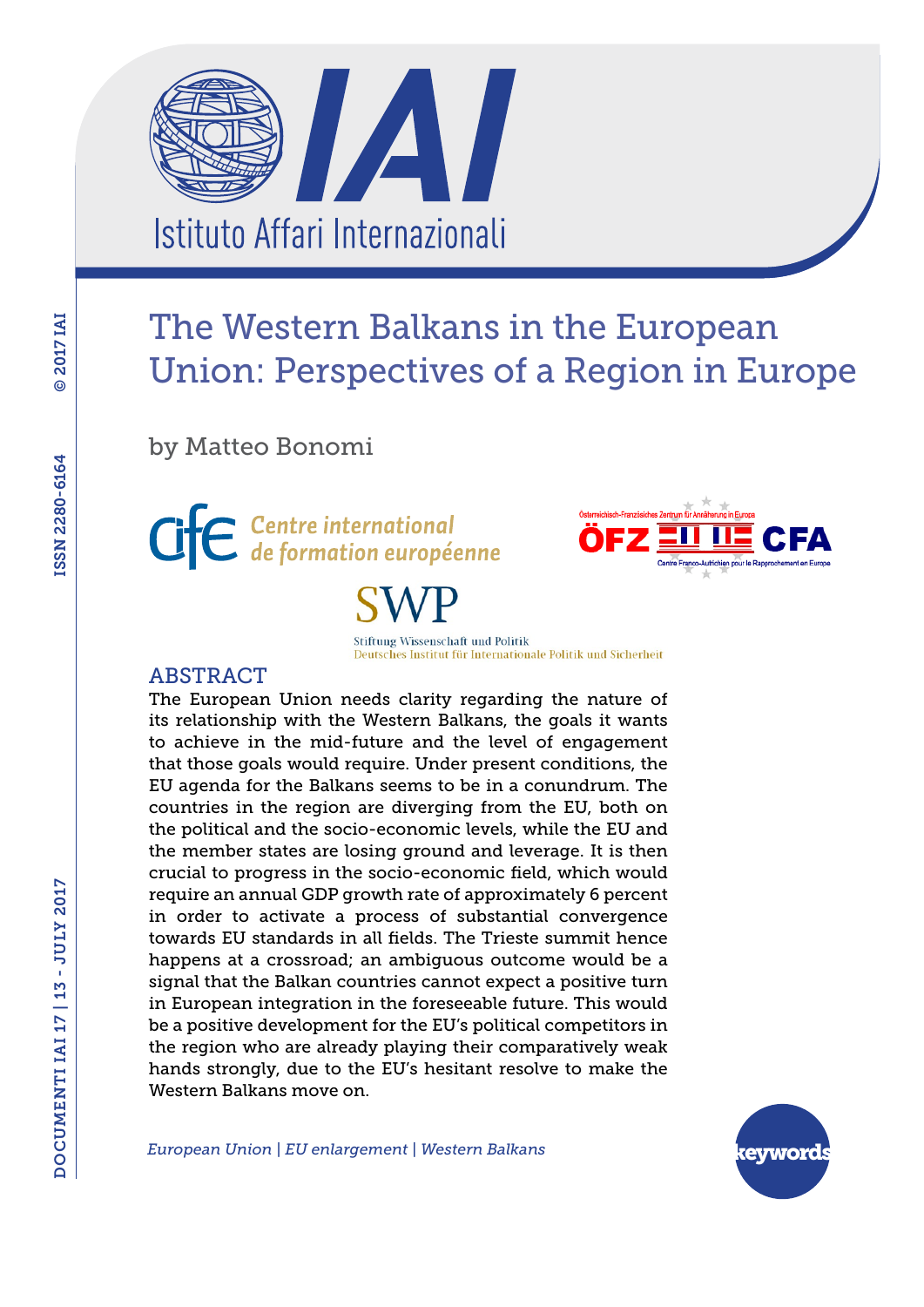# The Western Balkans in the European Union: Perspectives of a Region in Europe. A Contribution to the Trieste Summit on the Western Balkans

by Matteo Bonomi\*

## Introduction

In the run-up to the next intergovernmental conference on the Western Balkans framed in the context of the Berlin Process hosted by Italy in July 2017, the Reflection Forum was organized in an innovative manner allowing for an open and direct discussion around three key thematic areas. The Reflection Forum has provided a platform for fostering an exchange of perspectives between experts working in national and European institutions and researchers affiliated to think tanks and universities in the EU and the Western Balkans. In addition, it created new links to the Western Balkans Civil Society Forum initiative, which is part of the Berlin Process.

The central message coming out from the Trieste Reflection Forum is that the EU needs clarity in defining the nature of its current relationship with the Western Balkans, the goals it wants to achieve in the mid-future and the level of engagement that those goals would require. To date, the various multilateral and bilateral frameworks characterizing EU-Balkans relations, which include the accession agenda, the pursuit of EU foreign and security policy, the regional economic integration, investments and the resolution of bilateral disputes, render the whole EU approach towards the Western Balkans prone to misunderstanding, rather than building a synergy towards clearly defined and shared objectives.



<sup>\*</sup> Matteo Bonomi is Visiting Scholar at the Stiftung Wissenschaft und Politik (SWP), Berlin/Brussels. . Report of the Reflection Forum held in Trieste on 26-27 June 2017 on the run-up to the Summit of Trieste on the Western Balkans. The Reflection Forum is joint initiative of the Austro-French Centre for Rapprochement in Europe (ÖFZ/CFA), the Centre international de formation européenne (CIFE) and the Istituto Affari Internazionali (IAI), launched in cooperation with the European think tank and research community in 2015. This Reflection Forum was organized by IAI, CIFE and ÖFZ/ CFA in cooperation with French Institute for International Relations (IFRI), Stiftung Wissenschaft und Politik (SWP), Austrian Institute for International Politics (AIIA), European Union Institute for Security Studies (EUISS), Centre for European Perspective (CEP), Balkans in Europe Policy Advisory (BiEPAG), Osservatorio Balcani e Caucaso (OBC). It received support from Central European Initiative (CEI); Regione Autonoma Friuli Venezia Giulia, Ministry of Foreign Affairs of Italy, Ministry of Foreign Affairs of France; Federal Ministry for European, Integration and Foreign Affairs of Austria; Federal Ministry of Foreign Affairs of Germany; Friedrich-Ebert Foundation (FES).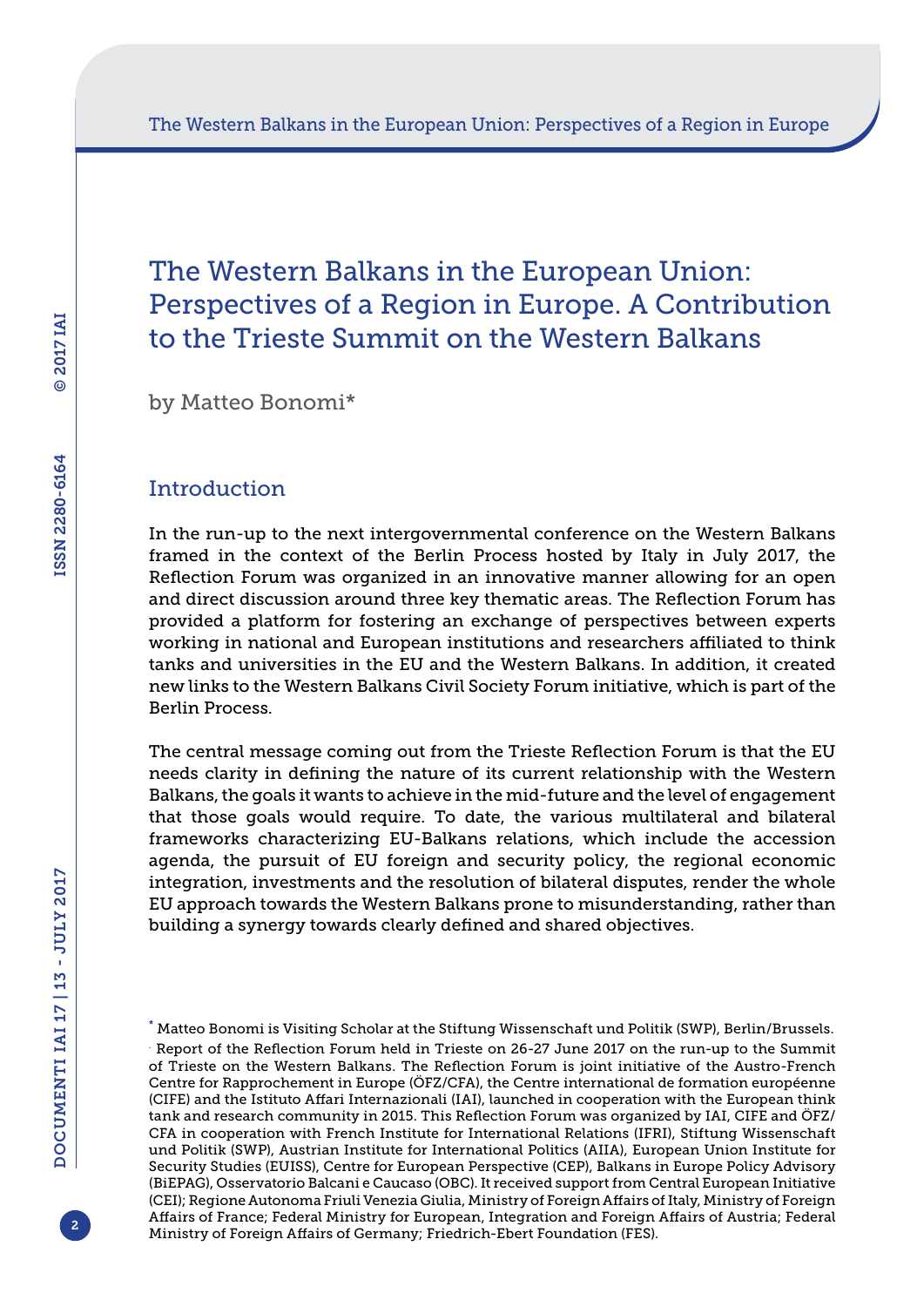Although it is too early to draw conclusions on the potential success of the Berlin Process one year before its programme ends, preliminary observations are rather positive. Despite the backdrop of Commission President Juncker's pronouncement that there will be no enlargement during his mandate, of Brexit and other growing geopolitical challenges, the Berlin process signals that the EU remains a strategic player in the region. More substantively, a major achievement of the Berlin process has been its contribution to boost the interest of Western Balkan and EU stakeholders regarding regional cooperation, whether through its contribution to the Connectivity Agenda, Regional Youth Cooperation Office (RYCO), the establishment of the Western Balkan Chambers Investment Forum and its support to the Civil Society Forum, or the pan-European Reflection Forum initiated by the think tanks and research community.

The challenge is now to build on the Berlin Process and contribute to the transformation of the EU enlargement policy in order to increase its credibility and effectiveness. The Trieste Reflection Forum has contributed to broadening the views about regional cooperation, enlargement and the socio-economic development of the Western Balkans among the policy community, the media and the general public.

Three areas of reflection were delineated: (1) the resurgence of bilateral and regional tensions; (2) the gap between hard and human security in the region; (3) the pitfalls of gendered models of the economic development.

## Main findings of the Reflection Forum

## *Regional tensions and bilateral conflicts in the Western Balkans: How do regional tensions become European problems?*

A central aim of the European integration project was to overcome conflicts among member states. In this vein, one of the purposes of extending the EU enlargement agenda to the Balkans is the need to tackle the deepest reasons behind confrontations and mutual enmities. However, EU actions in the region have been focusing primarily on reaching stability, rather than on enabling the conditions for reconciliation among societies – with the newly established Regional Youth Cooperation Office (RYCO) representing a highly positive step in that direction. Ever since the Franco-German reconciliation, the accession of the Republic of Ireland and United Kingdom to the European Economic Community and other conflict transformation examples, the EU has gained consistent experience in overcoming deep-rooted problems by adopting a broader agenda that allows the use of different instruments, and by focusing on local communities and various socio-economic aspects. However, the strategy followed by the EU in the Balkan region appears today to address the symptoms rather than the causes of regional and bilateral tensions.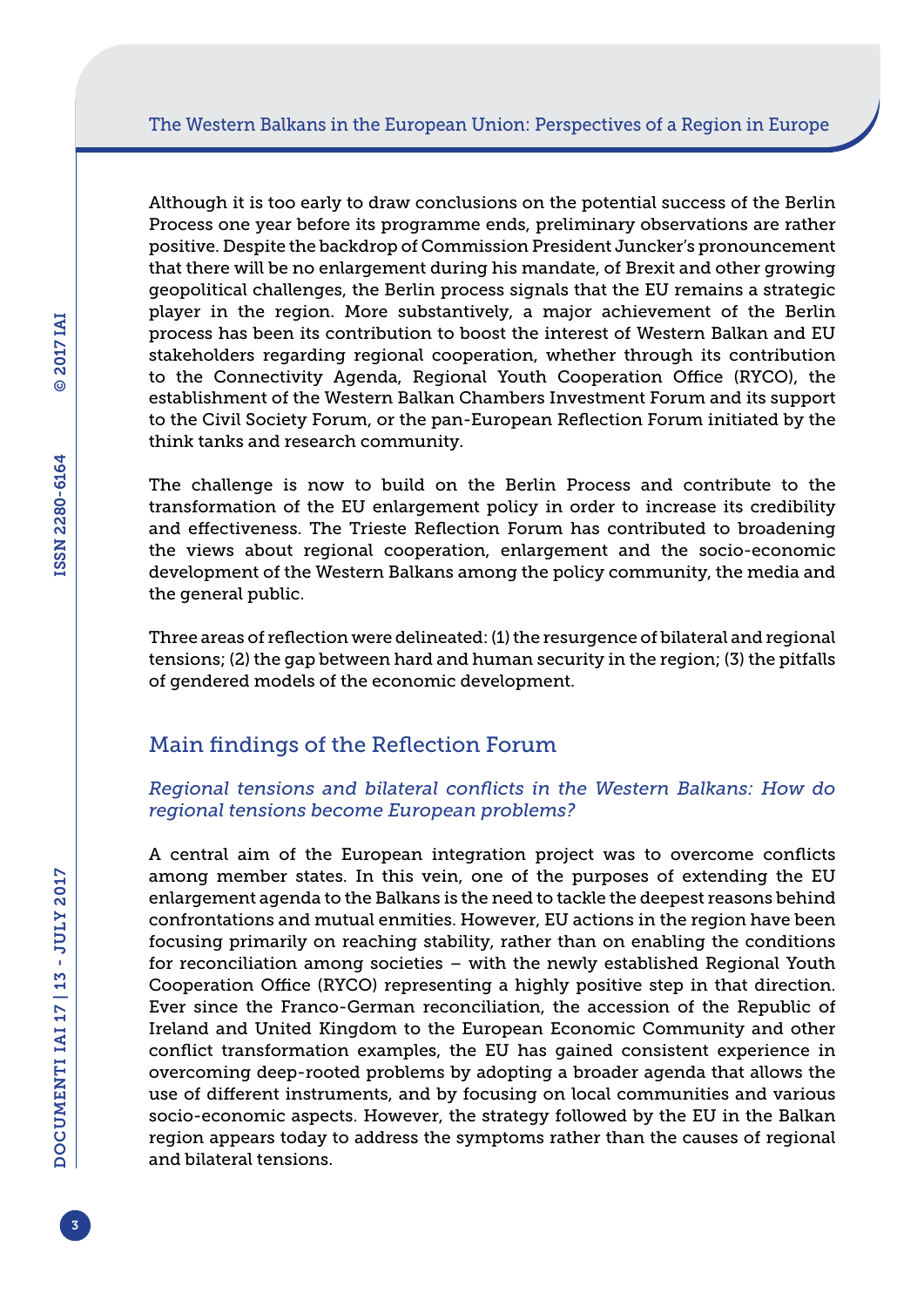An example of the current fragmentation of the EU strategy in the Balkans is the European approach towards bilateral disputes. Brussels has indeed narrowed its sight and efforts on the governments of the six prospective EU members from the Western Balkan countries – which, on their side, have largely highered their  $expectations$  with the Vienna Declaration on Bilateral Issues $<sup>1</sup>$  – leaving regional</sup> EU member states that border the pre-accession countries outside of the picture. However, regional tensions involving actual or potential candidates and EU member states have proved to be detrimental for regional stability as much as disputes among EU aspirants, as illustrated by the relations between Greece and Macedonia and Croatia and Serbia. The EU's intense presence in the Balkan region has strengthened the asymmetrical relations among sovereign states, at times adding to pre-existing tensions, and not sufficiently working as a framework for fostering regional stability. Hence, the regatta approach pursued by the EU over the past 20 years has not always promoted constructive competition among the six Balkan countries would-be member states.

The fact that the countries in the region are going back to old narratives does not necessarily mean that they are going back to the same old actions and tensions that will lead to open, or even armed, conflicts. Conflicts of such nature seem a highly unrealistic scenario for the foreseeable future. To date, the major risk of regional tensions is the consolidation of not fully democratic regimes. Due to often opportunistically shortened and, thus, endless electoral cycles throughout the region and a lack of EU perspective on socio-economic development, going back to a nationalist rhetoric often represents a rational choice for politicians who can use little else to appeal to their voters.

## *Internal and regional security: Going beyond the repressive security cooperation?*

Security cooperation is an important element of regional stability where the EU has to clarify how it wants to achieve its objectives in the Western Balkans. Over the last 15 years, the EU has been investing substantially in security in the Balkans, covering aspects such as organized crime, corruption, integrated border management or irregular migration. Significant progress in these areas was registered, following the visa liberalization process and the management of the so-called "Balkan-route" after the migration crisis of 2015-16. Nevertheless, the balance of the EU security agenda in the Balkans seems to depend primarily on the repressive side of security cooperation rather than on measures enabling and promoting the rule of law, human security, environmental protection, democracy and individual and social rights.

4

<sup>1</sup> See *Regional Cooperation and the Solution of Bilateral Disputes*, Annex 3 to the *Final Declaration by the Chair of the Vienna Western Balkans Summit*, Vienna, 27 August 2015, [https://www.bmeia.gv.at/](https://www.bmeia.gv.at/en/european-foreign-policy/foreign-policy/western-balkans-summit-vienna-2015) [en/european-foreign-policy/foreign-policy/western-balkans-summit-vienna-2015.](https://www.bmeia.gv.at/en/european-foreign-policy/foreign-policy/western-balkans-summit-vienna-2015)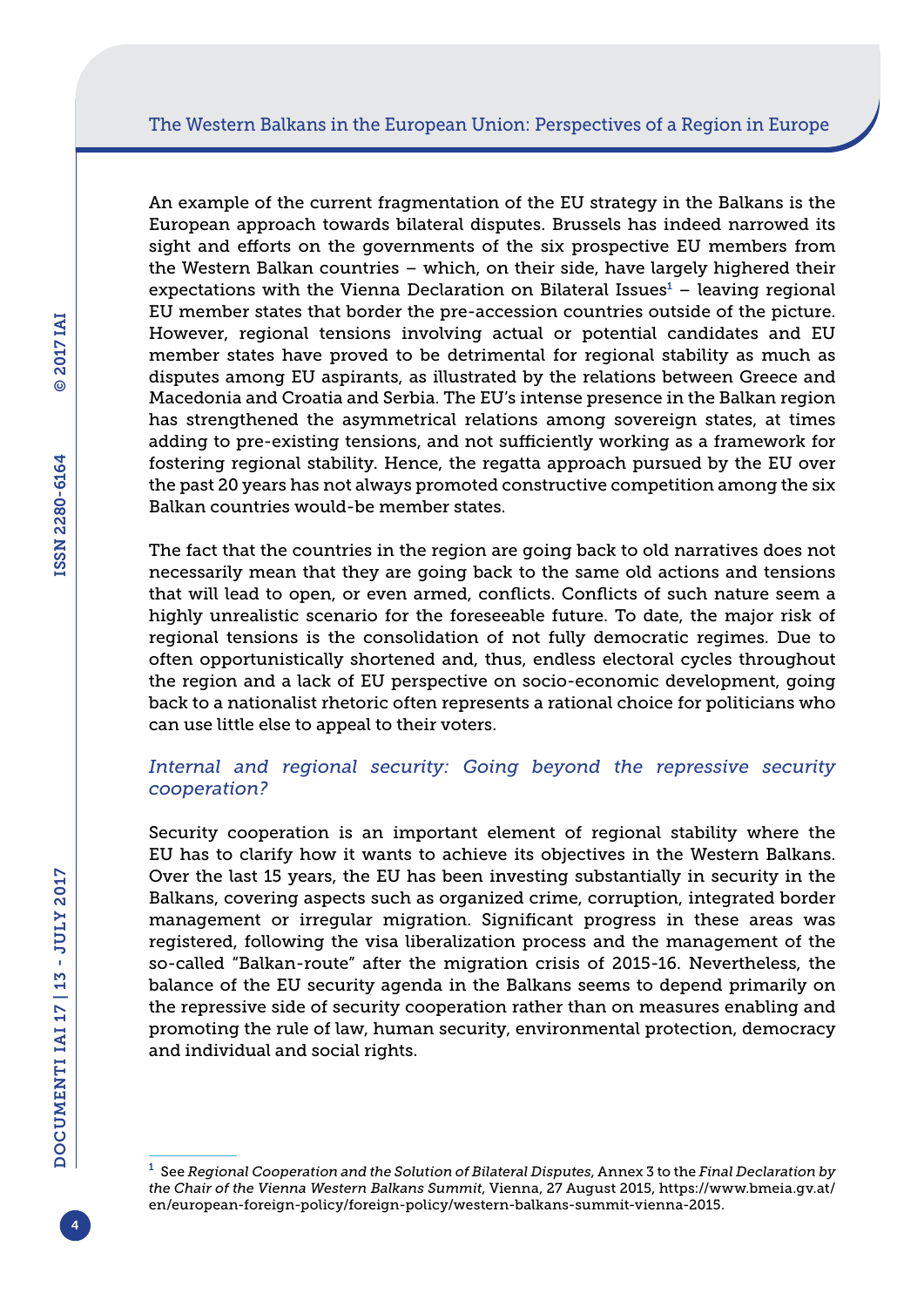This brings again the focus on what the EU wants to achieve in the Western Balkans. Does the EU aim to prepare future member states for accession or is it trying to externalize the costs and burdens of its own security problems to third countries? To what extent are the relations with the Balkans similar to the ones it has with its Eastern and Southern neighbours? How should the pre-accession countries meet the objectives of Articles 2 and 7 of the TEU, which involve the promotion and the safeguard of the EU's values of respect for human dignity, freedom, democracy, equality, the rule of law and human rights, including minorities' rights? What are the costs attached to the current prioritization of stability, democracy and human rights in countries that are geographically surrounded by the EU? While the crises of EU's institutions and values have not helped to dissipate ambiguities in this field, the renewed momentum within the EU to overcome its current crisis should bring more clear-cut positions and consequent strategies, also for the Balkans.

The need to have the EU working in the Balkans with a notion of security that goes beyond its repressive side is particularly cogent if we consider the mounting interest of other geopolitical actors in the region and the non-liberal options they could offer. Russia has shown a growing engagement in the Balkans as a spoiler, by contesting the credibility of the EU's transformative power and systematically emphasizing its actual limitations. In this way, Russia undermines the effectiveness of EU's overall external policy, especially towards the East. Likewise, Turkey has increased its involvement in the Western Balkans – most notably in Kosovo, Macedonia and Bosnia-Herzegovina. Its investments in infrastructures and cultural influence gain ground, while EU-Turkey relations continue to weaken.

## *Investing in infrastructures and knowledge: Escaping the genderedeconomy trap?*

A crucial point of the discussion within the Reflection Forum was the nature of the connectivity agenda as a way to improve economic governance, fight against corruption, support small and medium-sized enterprises (SMEs) and, overall, strengthen societal resilience in the region. From an economic perspective, the pre-accession countries in the Balkans appear already to be part of the European Union, sharing 76 percent of their total trade in goods with the  $EU^2$  within a nearly completely liberalized trade regime, and having internationalized 90 percent of their banking systems, mainly with German, Italian and Austrian banks.3 Nevertheless, such close economic ties with the EU have not yet yielded the necessary economic restructuring and modernization. So far, EU integration seems to have emphasized the Western Balkans countries' inability to develop, as their competitiveness is mainly based on their ability to provide cheap local labour for international markets. Almost every country in the region has experienced increasing poverty and worsening living conditions in comparison to the pre-1990

<sup>2</sup> See the European Commission website: *Trade: Western Balkans*, [http://europa.eu/!dW86qY.](http://europa.eu/!dW86qY)

<sup>3</sup> Dušan Reljiić, "Western Balkan's EU Path: Political and Economic Deadlocks", in *European Western Balkans*, 16 February 2016, [https://europeanwesternbalkans.com/?p=3782.](https://europeanwesternbalkans.com/?p=3782)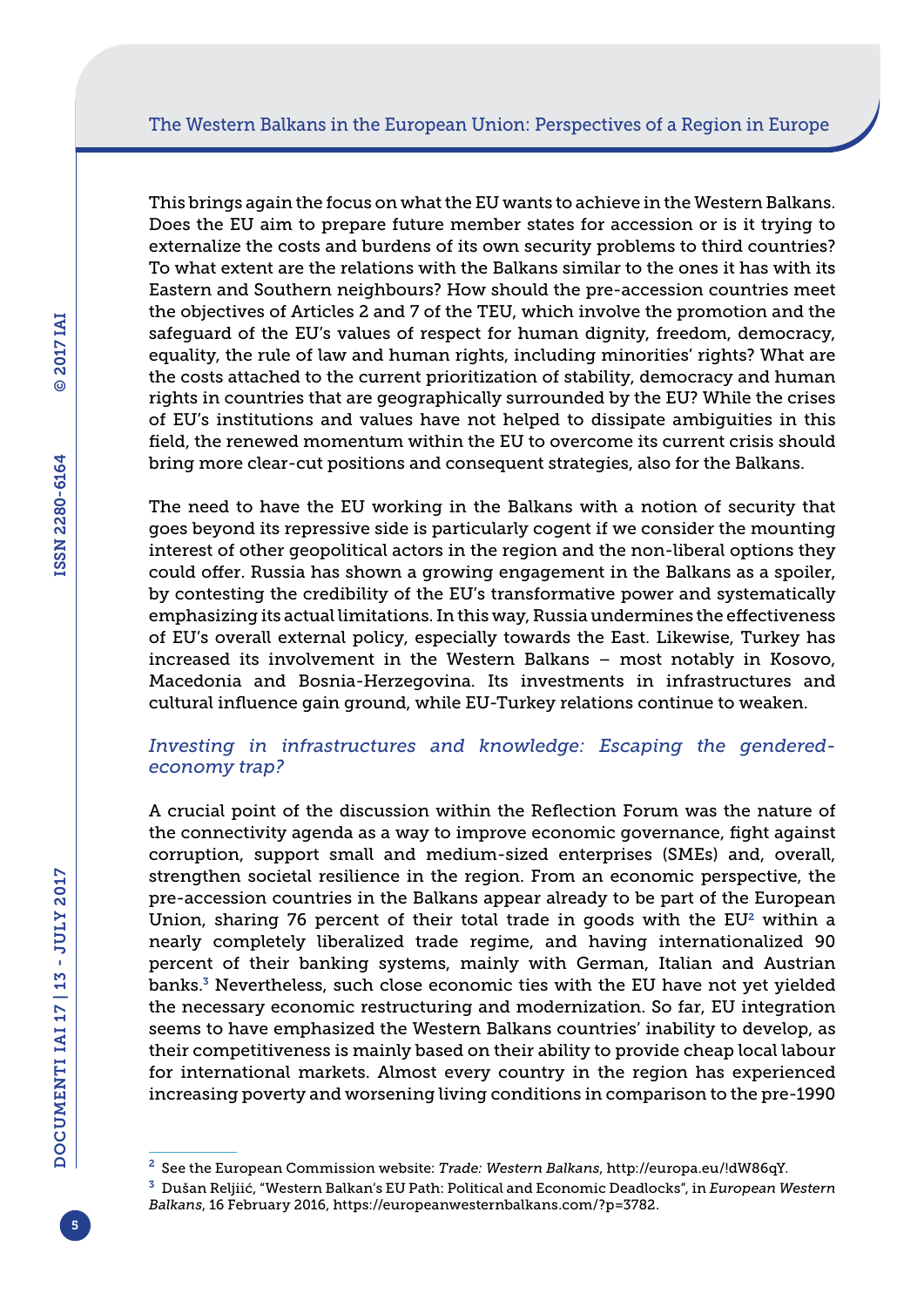levels, together with profound de-industrialization, high unemployment and low employment rates. Moreover, the EU financial and economic crisis hit the Balkan countries disproportionally due to their already close links and lack of access to plausible remedies. As a result, the growth of the last ten years has been nullified, while, during the same period, the countries accumulated a trade deficit with the EU of 98 billion euros (2005-2016).4 The rising current account deficits, as well as the worsening of the state budgets, have resulted in an increasing foreign debt that is becoming more difficult to pay back, especially given the continuous exodus from the region and rapidly ageing populations.

Against this background, the streamlining of the extremely limited resources for infrastructural development prospected by the connectivity agenda does not seem enough to re-launch the competitiveness of the Western Balkans countries. Nonetheless, this would allow them to decrease their trade deficits with the EU. As illustrated by a recent research of the World Bank, the Western Balkans' economy will need to grow at annual rates of at least 6 percent (almost the double of their current growth rates) if they are to match the EU standards by the end of the 2030s.<sup>5</sup> Without a more tangible perspective for a better life for the citizens, it also becomes extremely difficult to imagine these countries achieving substantial progress in their democratic consolidation. In the meanwhile, the lack of jobs and welfare will result in rising emigration. In this respect, infrastructural plans should be supplemented by additional investments in public services, such as health, welfare, education, research and development, which could facilitate the establishment of smarter and more knowledge-based economies, along with a better access to resources, particularly capital, for SMEs.

At the same time, the EU is not the only actor in the region to promote connectivity and investments in infrastructures. China has been increasingly active in the framework of its "Belt and Road" millennial project through the so-called "16+1 initiative". It sets up a 10 billion euro investment that could rise up 50 billion euros to finance infrastructure and the production of capacity projects in Central, Eastern and Southern Europe.6 A series of investment projects, mainly in transport connectivity but also in energy, have already started to be implemented. Such investments, not being premised on political conditionality, are particularly attractive to leaders interested in speeding up the modernization of the infrastructure of their country. This means replicating the growth models from the 1970s, which relied on constructions and mainly employing men as labourers. Their impact, in contrast with the EU-funded projects, is observable in a relatively short

<sup>4</sup> See the European Commission website: *Trade: Western Balkans*,<http://europa.eu/!dW86qY>.

<sup>5</sup> World Bank and the Vienna Institute for International Economic Studies (WIIW), *Western Balkans Labor Market Trends 2017*, Washington, World Bank, June 2017, [http://hdl.handle.net/10986/26395;](http://hdl.handle.net/10986/26395) Tobias Flessenkemper and Dušan Reljić, "EU Enlargement: A Six Percent Target for the Western Balkans", in *SWP Point of View*, 27 June 2017, [https://www.swp-berlin.org/en/point-of-view/eu](https://www.swp-berlin.org/en/point-of-view/eu-enlargement-a-six-percent-target-for-the-western-balkans)[enlargement-a-six-percent-target-for-the-western-balkans](https://www.swp-berlin.org/en/point-of-view/eu-enlargement-a-six-percent-target-for-the-western-balkans).

<sup>6</sup> Justyna Szczudlik, "Prospects for China-CEE Relations in the 16+1 Format", in *PISM Bulletin*, No. 76/926 (18 November 2016), <https://www.pism.pl/publications/bulletin/no-76-926>.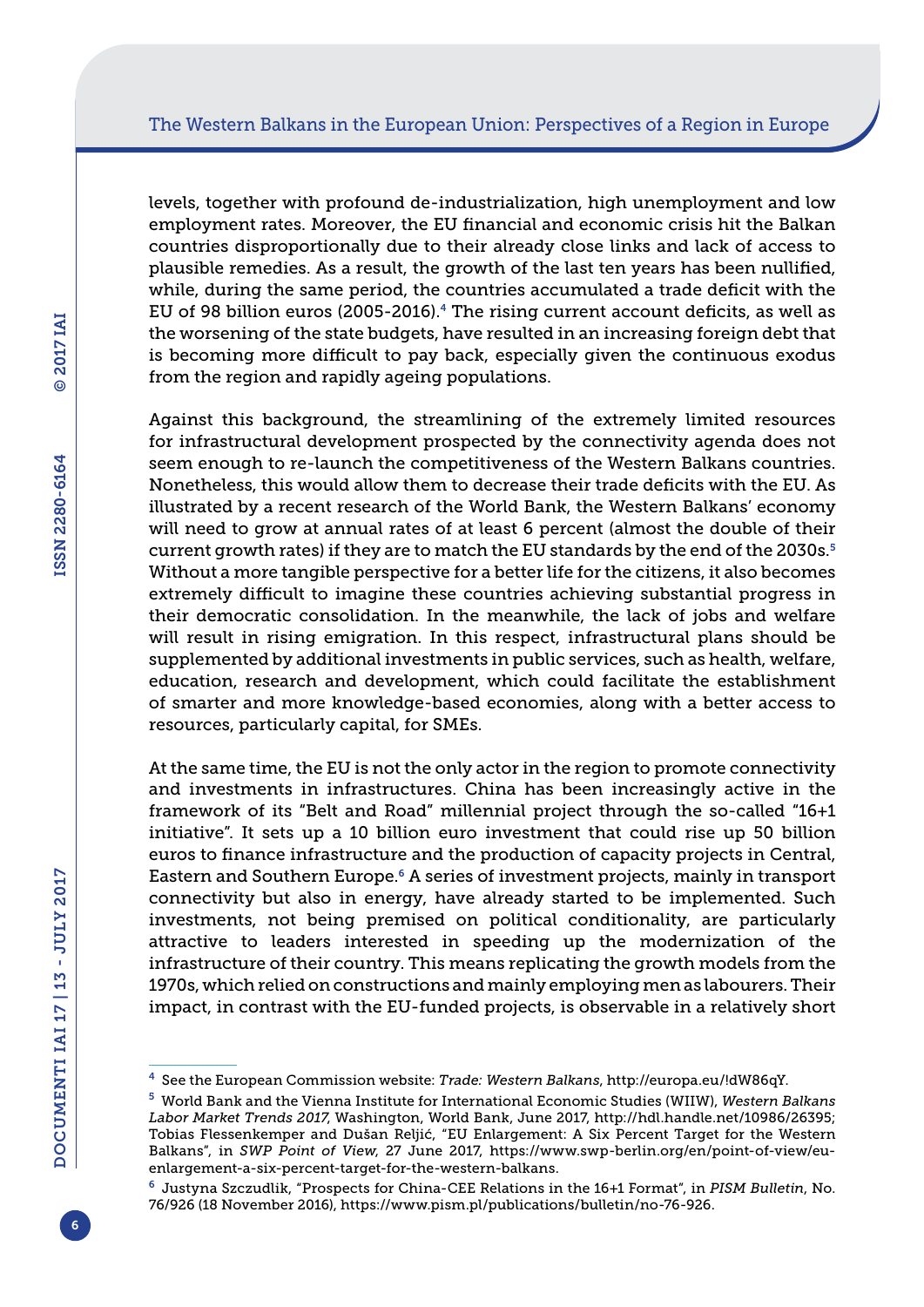time. However, although the European Commission and the Chinese government agreed on enhancing synergies, the two connectivity schemes are not by default mutually reinforcing.

## Conclusions: Refitting the European model Western Balkan style

The EU agenda for the Balkans seems to be in a conundrum. On the one hand, there are high expectations of what the EU should do for the Balkans and what EU membership should deliver in terms of democracy, institutions, economy and social rights. On the other, there is a sense of urgency that suggests that the EU should swiftly advance the process if it does not want to lose its influence within the region. Such concepts are arguably pulling in opposite directions, questioning the adequacy of the current EU approach towards the region.

In light of the lessons learned during previous enlargements, the EU has applied an intense conditionality, which has been refined over the years in order to address the specificities of the Balkan region. Nevertheless, the success of the enlargement policy towards the other former socialist countries in Central-Eastern Europe was based on providing a unique model for both economic and political transitions. The EU leverage in those countries was based on the idea of a "return to Europe" as well as on a promise of an effective political and socio-economic convergence. After 20 years of intense Europeanization in the Balkans, however, the countries in the region are diverging from the EU in both respects and their resilience has deteriorated following the EU financial-economic and migration crises. There is a strong state control over society throughout the region and elections do not allow neither for meaningful changes in the leadership, nor different policies. At the same time, the economic perspectives are sobering, with a widespread rise in poverty and inequality, ageing populations, brain drain and increasing foreign debt.

There is an unbreakable nexus between political institutions, democracy, rule of law and socio-economic trends. If the EU cannot accelerate the Western Balkan countries' path towards membership without diminishing its push for tough reforms on the ground, it becomes pivotal to move things forward in the socioeconomic field. This would require an annual GDP growth rate of approximately 6 percent to activate a process of substantial convergence towards EU standards. In this regard, the Trieste summit may be a crossroad. If the outcome of the meeting is vague and ambiguous, it will be a clear signal that there are too few positive developments to be expected in the region in the foreseeable future. The expectations in the Western Balkans regarding a higher level of EU involvement in the region were particularly raised by the announcement of the Berlin Plus plan on 31 May 2017 by the German Foreign Minister, $7$  which aims to assist the economic

7

<sup>7</sup> Sigmar Gabriel, *Speech at the eighth Aspen Southeast Europe Foreign Ministers' Conference*, Berlin, 31 May 2017, [http://www.auswaertiges-amt.de/EN/Infoservice/Presse/Reden/2017/170531-](http://www.auswaertiges-amt.de/EN/Infoservice/Presse/Reden/2017/170531-BM-Aspen.html?nn=479796.)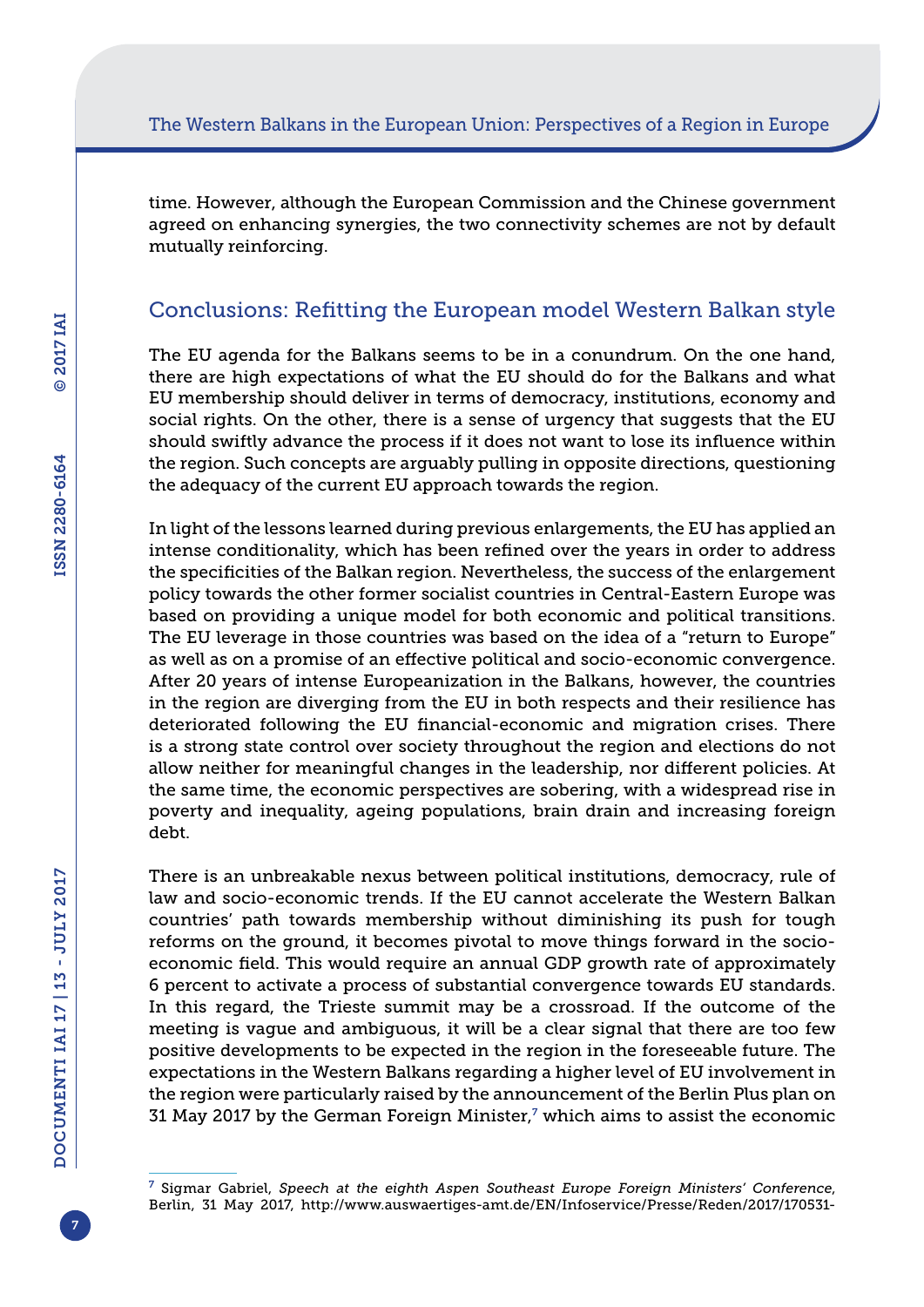reconstruction and development of the region.

A diffused sense that the EU prospects have been effectively suspended in the Balkans calls for urgent measures of intervention. The risk that the EU will lose influence in the region is lingering, as implicitly recognized by the EU High Representative for Foreign Affairs and Security Policy Federica Mogherini, who has also recently indicated the Balkans as her second top priority.<sup>8</sup> The current state of affairs can be epitomized by the failures of EU officials to facilitate a way out of the recent political crisis in Macedonia, which required the intervention of US Under-Secretary of State, Hoyt Brian Yee, to move things forward.<sup>9</sup> While US' presence in the region has often been an important factor for stability, US activism can no longer be taken for granted. Moreover, the vacuum left by the diminished credibility of the European perspective triggers mounting internal tensions, allowing other actors, such as Russia, China, Turkey and some Islamic states to have an easier access to the region while not playing the same constructive role as the European Union.

*Updated 7 July 2017*

[BM-Aspen.html?nn=479796.](http://www.auswaertiges-amt.de/EN/Infoservice/Presse/Reden/2017/170531-BM-Aspen.html?nn=479796.)

<sup>8</sup> "Mogherini: Western Balkans' EU Approximation a Priority", in *European Western Balkans*, 23 June 2017, [https://europeanwesternbalkans.com/?p=21070.](https://europeanwesternbalkans.com/?p=21070)

<sup>9</sup> "U.S. Envoy Urges Macedonian Leaders to Allow New Government to Form", in *Radio Free Europe/ Radio Liberty*, 2 May 2017, [https://www.rferl.org/a/us-envoy-yee-urges-macedonian-leaders-allow](https://www.rferl.org/a/us-envoy-yee-urges-macedonian-leaders-allow-new-government-form-zaev-ivanov/28462885.html)[new-government-form-zaev-ivanov/28462885.html](https://www.rferl.org/a/us-envoy-yee-urges-macedonian-leaders-allow-new-government-form-zaev-ivanov/28462885.html).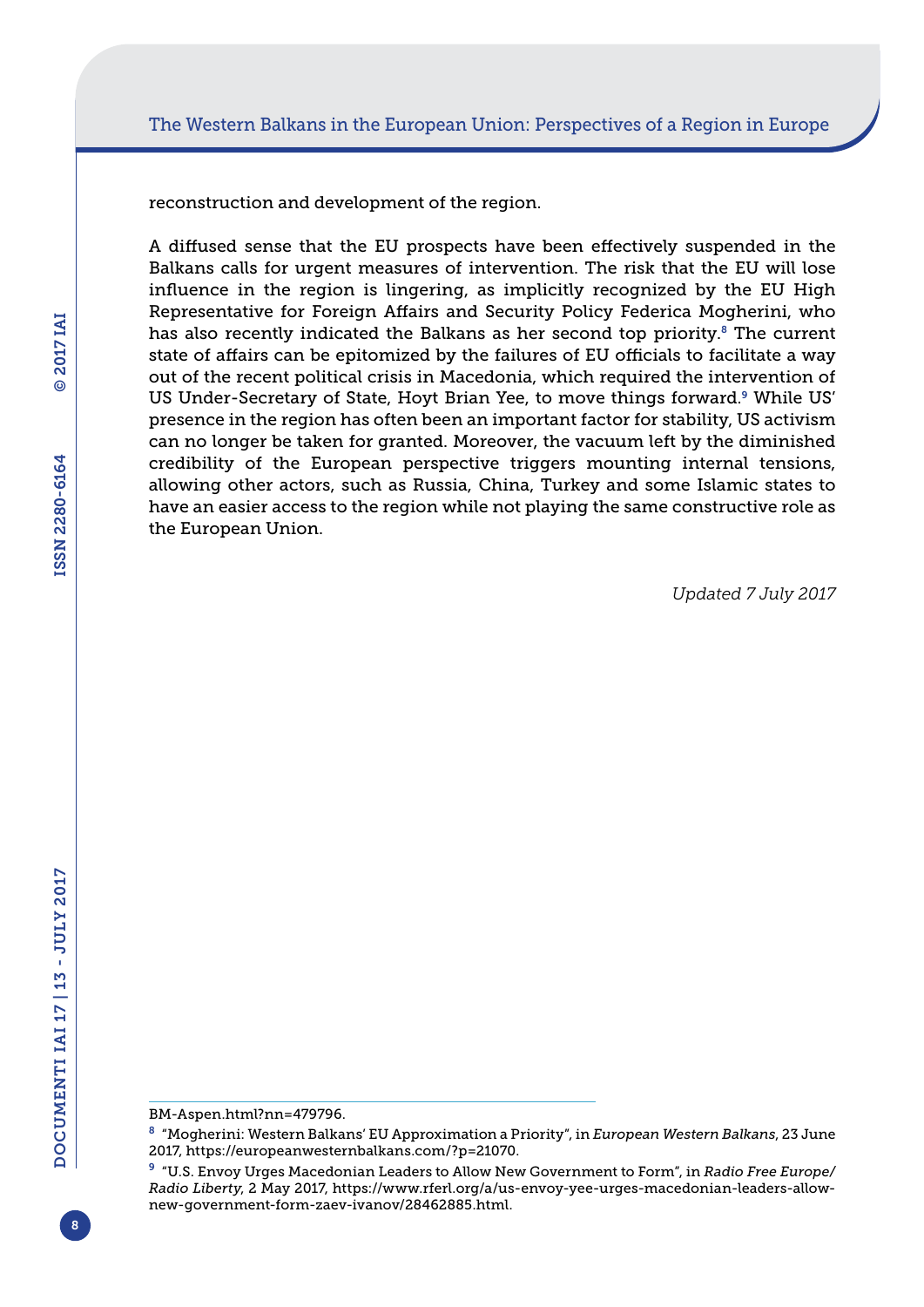## The Western Balkans in the European Union: Perspectives of a Region in Europe

Programme Trieste, 26-27 June 2017

## 26 June

## Academic roundtable

*Welcoming address*

Vladimir Nanut, MIB Trieste School of Management, Trieste

#### *Roundtable*

- Chair **Tobias Flessenkemper**, Centre international de formation européenne (CIFE), Nice/Berlin
- Panelists Eleonora Poli, Istituto Affari Internazionali (IAI), Rome Florent Marciacq, Austro-French Centre for Rapprochement in Europe (ÖFZ/CFA), Vienna
	- Luisa Chiodi, Osservatorio Balcani e Caucaso, Rovereto
	- **Vedran Dzihic**, Austrian Institute for International Politics (AIIA), Vienna
	- Dušan Reljić, Stiftung Wissenschaft und Politik (SWP), Brussels

#### *Closing remarks*

Stefano Pilotto, MIB Trieste School of Management, Trieste

## Official opening

Debora Serracchiani, President of Friuli Venezia Giulia Autonomous Region

Giovanni Caracciolo di Vietri, Secretary General of the Central European Initiative (CEI), Trieste

Tanja Fajon, Member of the European Parliament, Ljubljana Ferdinando Nelli Feroci, President of the Istituto Affari

Internazionali (IAI), Rome

Michele Giacomelli, Special Envoy of the Italian Ministry of Foreign Affairs, Rome

#### Official reception given by the Central European Initiative

## Night-owl thematic presentations on Western Balkans projects *Freedom of the press in the Western Balkans*

Marzia Bona, Editor and Researcher, Osservatorio Balcani e Caucaso, Rovereto

Dejan Anastasijević, investigative journalist, Belgrade

## *Activist Fora*

Vedran Dzihic, Austrian Institute for International Affairs (AIIA), Vienna Felix Henkel, Friedrich-Ebert-Stiftung (FES), Sarajevo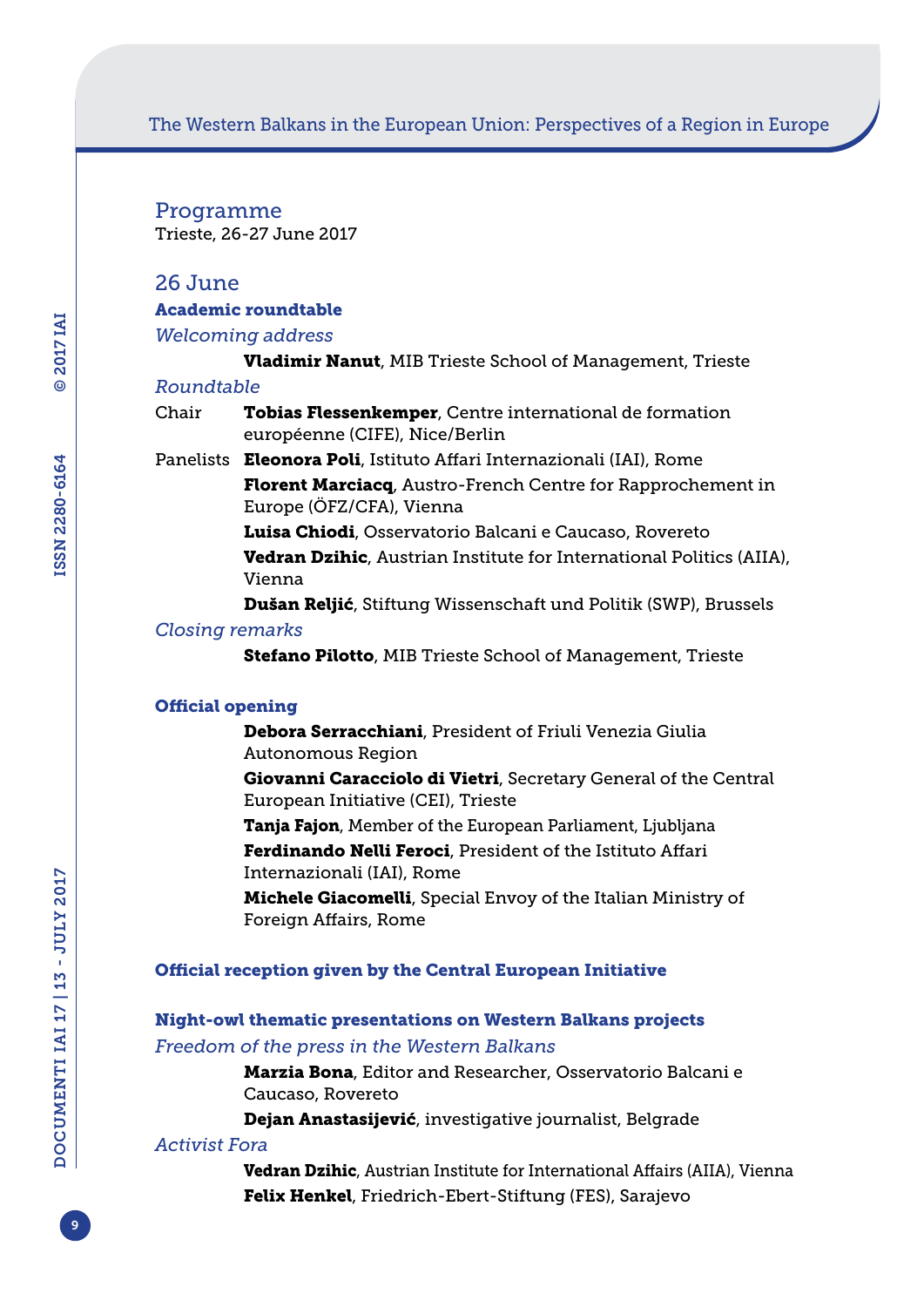## 27 June

## Reflection Forum

## *Welcoming speech*

Margot Klestil-Löffler, Alternate Secretary General of the Central European Initiative (CEI), Trieste

## *Opening addresses*

Florent Marciacq, Austro-French Centre for Rapprochement in Europe (ÖFZ/CFA), Vienna

Ugo Poli, Executive Secretariat of the Central European Initiative (CEI), Trieste

Tobias Flessenkemper, Centre international de formation européenne (CIFE), Nice/Berlin

## Session I

## *Regional tensions and bilateral conflicts in the Western Balkans: How regional tensions become European problems?*

It is well known that European integration was in the first place launched as a peace project. Its most central purpose was – and to a great extent, still is – to enable sovereign states to overcome mutual enmities they may have inherited from the past and thereby improve collective and regional security on the continent. This purpose, today, is nowhere as relevant as in the Western Balkans. However, in the past few years, the region has witnessed a resurgence of tensions, regardless of actual progress towards EU accession or despite symbolic gestures encouraged by the EU. Interestingly, those tensions affect all Western Balkan states. They are exacerbated, inter alia, by the political rehabilitation of wartime personalities, the prosecution of political figures in politicized jurisdictions, the involvement of international actors pursuing geopolitical motives, the asymmetrical power at the disposal of EU member states in relation to their bilateral disputes with Western Balkan neighbours, the overall rise of nationalism and identity rhetorics and the return of border politics throughout the region. Regional tensions, against this backdrop, make the maintaining of good neighbourly relations an increasingly difficult task, while considerably undermining prospects of reconciliation. They also pose a fundamental challenge to the credibility of the positive peace project promoted by European integration. When did the EU start losing ground in that area? How can it regain its enabling and inspiring power in securing good neighbourly relations in the Western Balkans? How can it overcome the perceived stalemate its involvement seems to have reached in the past few years?

Chairs Ivana Radić Milosavljević, University of Belgrade, Belgrade André de Munter, European Parliament, Brussels

## Session II

## *Internal and regional security: Going beyond the repressive security cooperation?*

Regional cooperation in the Western Balkans is often praised by the European Commission and EU member states as a crucial ingredient of stability. It is in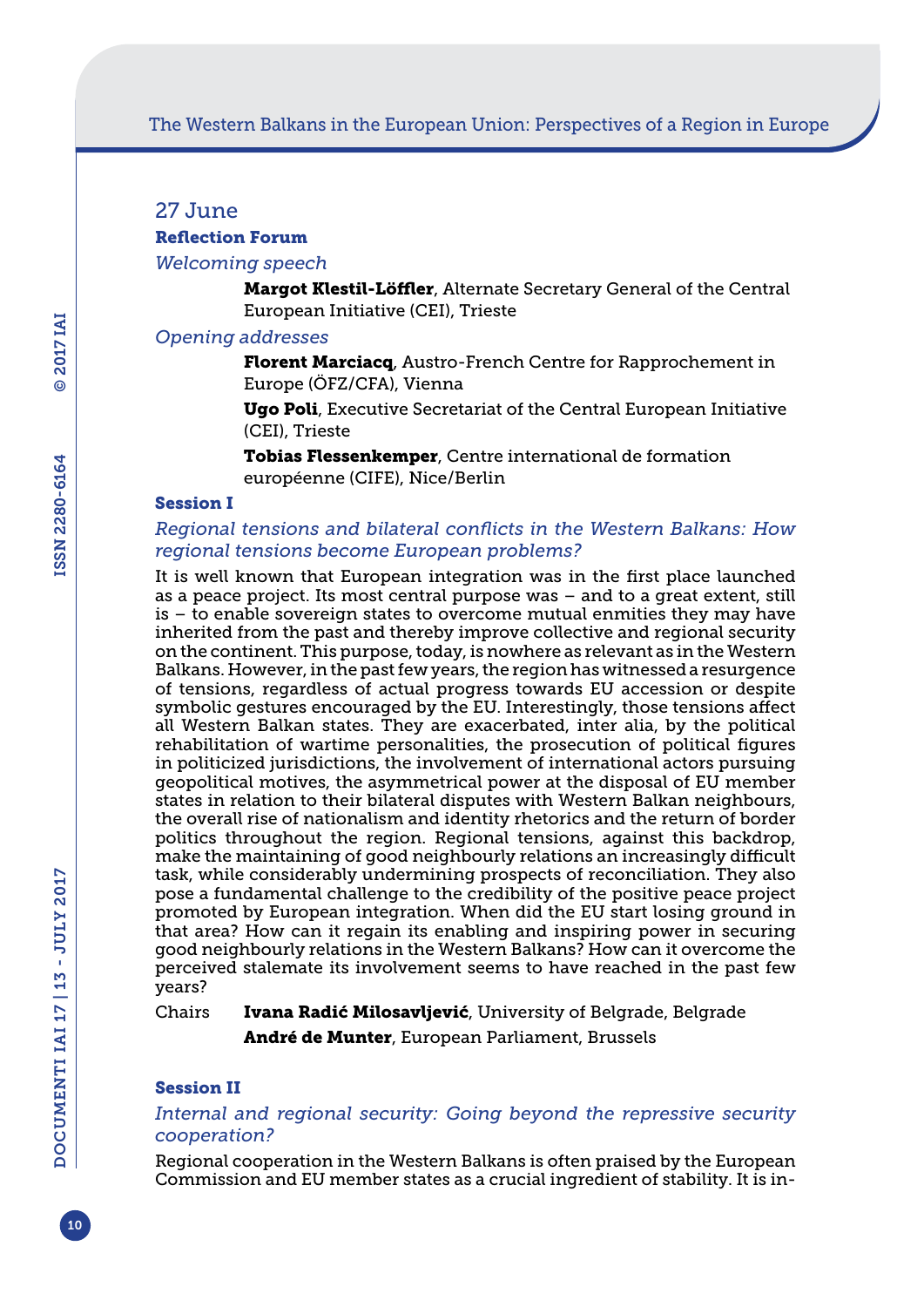strumental in addressing security challenges in the region, since many urgeny issues, such as organized crime, corruption, integrated border management or illegal migration, can only be effectively addressed through a trans-border approach. Significant progress in those areas has been registered in the past few years, including more recently against the backdrop of the migration crisis that led to the closing of the so-called "Balkan-route". Regional cooperation in police affairs is another example. Despite noteworthy impediments, it seems that Western Balkan states are more than willing to join energies when their stability is at stake. But this readiness to cooperate tends to focus more on the repressive side of security than on developing enabling measures strengthening cooperation among transnational actors, regional nongovernmental organizations or through regional institutions. And yet, these are instrumental in building up state and societal resilience through the promotion of rule of law, environmental protection, democracy and social rights. Why, in their pursuit of stability, do Western Balkan states welcome cooperation in hard, repressive security more than they invest energy in enabling measures? How deep is their reluctance to encourage transnational cooperation in soft security matters, e.g. environmental protection or social rights? How can the EU compensate for the lack of support they demonstrate towards cooperation among non-governmental organizations working on enhancing the rule of law and democratic practices at the regional level? Should regional institutions be more empowered in those issue-areas?

Chairs Ruth Ferrero Turrión, Universidad Complutense, Madrid Erwan Fouéré, Centre for European Policy Studies (CEPS), Brussels

#### Session III

## *Investing in infrastructures and knowledge: Escaping the genderedeconomy trap?*

The EU emphasizes the need to enhance connectivity throughout the Western Balkans. In a region marked by enduring post-conflict fragmentation, this connectivity agenda is more than welcome. Western Balkan states, after all, are more integrated with the EU than among themselves. But connectivity is not only promoted as vector of regionalism. It is also strongly linked to economic governance and as such, can contribute to make the Western Balkans more prosperous. At the core of the EU's connectivity agenda for the Western Balkans lies the development of infrastructures in transport and energy. Notwithstanding the unclarity surrounding the modalities of current connectivity projects, the very nature of the approach and its possible limitations should be further discussed. The emphasis on infrastructure projects certainly fail to limit the already widening gender inequality gap in the Western Balkans, since they typically benefit male labour force in the first place and foreign investors more largely. Their eventual impact in the countries, moreover, is only perceivable in the midterm, whereas vulnerable citizen groups suffer hardship now. Additional investments in health, universities and social services, by contrast, would provide more perceivable benefits to all citizens in the short term. Although RYCO is a step towards a more inclusive type of people-to-people connectivity, its possible success will not compensate for the lack of capacities needed to build a smart regional economy in the Western Balkans offering job opportunities and containing the brain drain. How can the connectivity agenda integrate more the EU's call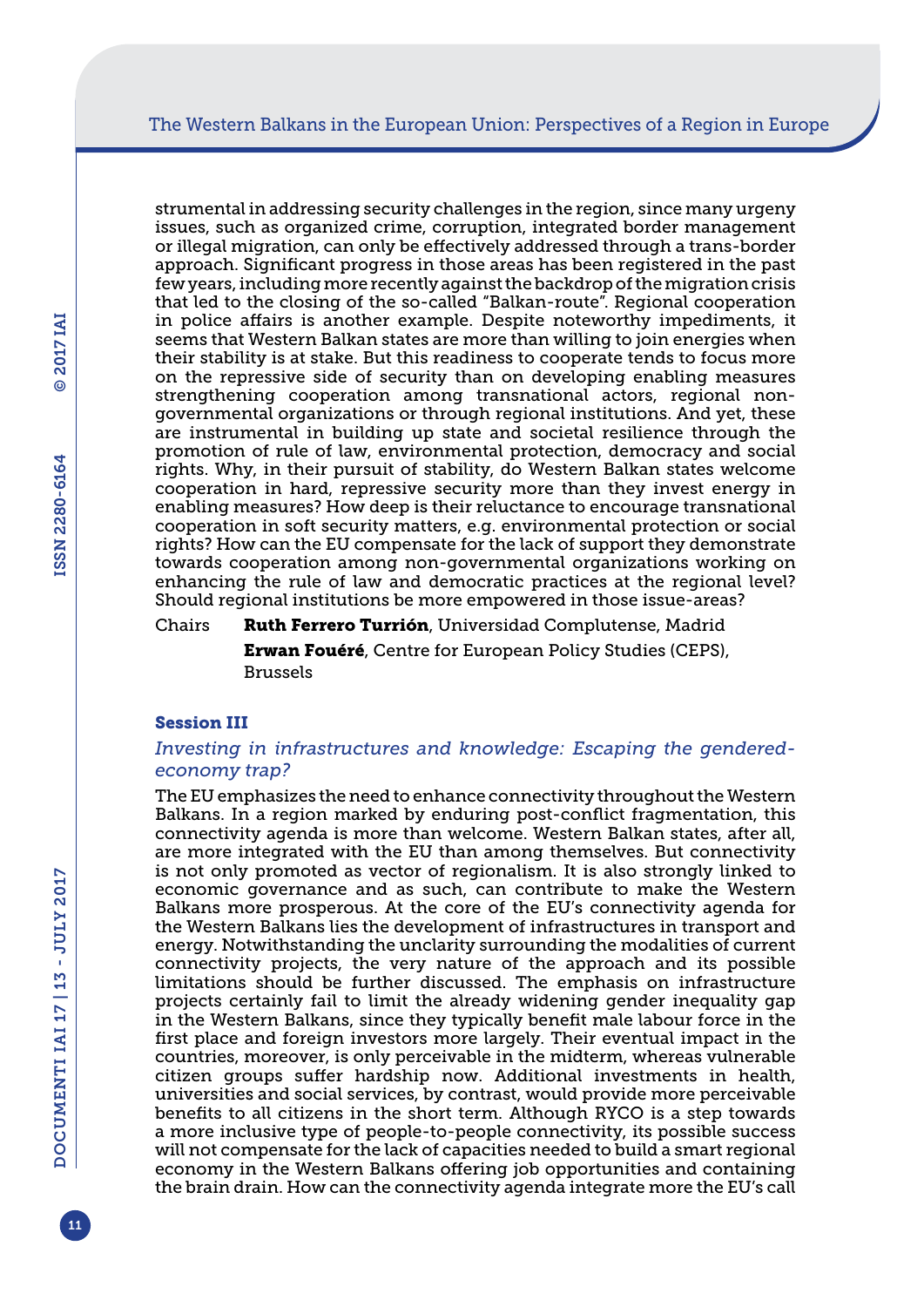## The Western Balkans in the European Union: Perspectives of a Region in Europe

for developing a knowledge-based economy on the continent? How can the EU help providing better opportunities for women and young people? What progress can be made in the regional promotion of university and vocational education?

Chairs Eleonora Poli, Istituto Affari Internazionali (IAI), Rome

Vedran Dzihic, Austrian Institute for International Affairs (AIIA), Vienna

#### Concluding discussion

#### *Refitting the European model Western Balkan style*

The EU's "one size fit them all" model for enlargement has been increasingly contested. The recipe the EU pursued in the 90s has not proved as effective in the Western Balkans as it used to in CEE. What are the missing ingredients? How can the EU further adapt its enlargement policy to regional contexts? Can the EU be brought to question the political and economic model it relies on and promotes? How can the Western Balkans contribute to the EU's selfre-assessment?

Chairs **Simonida Kacarska**, European Policy Institute (EPI), Skopje Adam Fagan, Queen Mary University of London, London

#### Concluding Remarks

Dušan Reljić, Stiftung Wissenschaft und Politik (SWP), Brussels

12